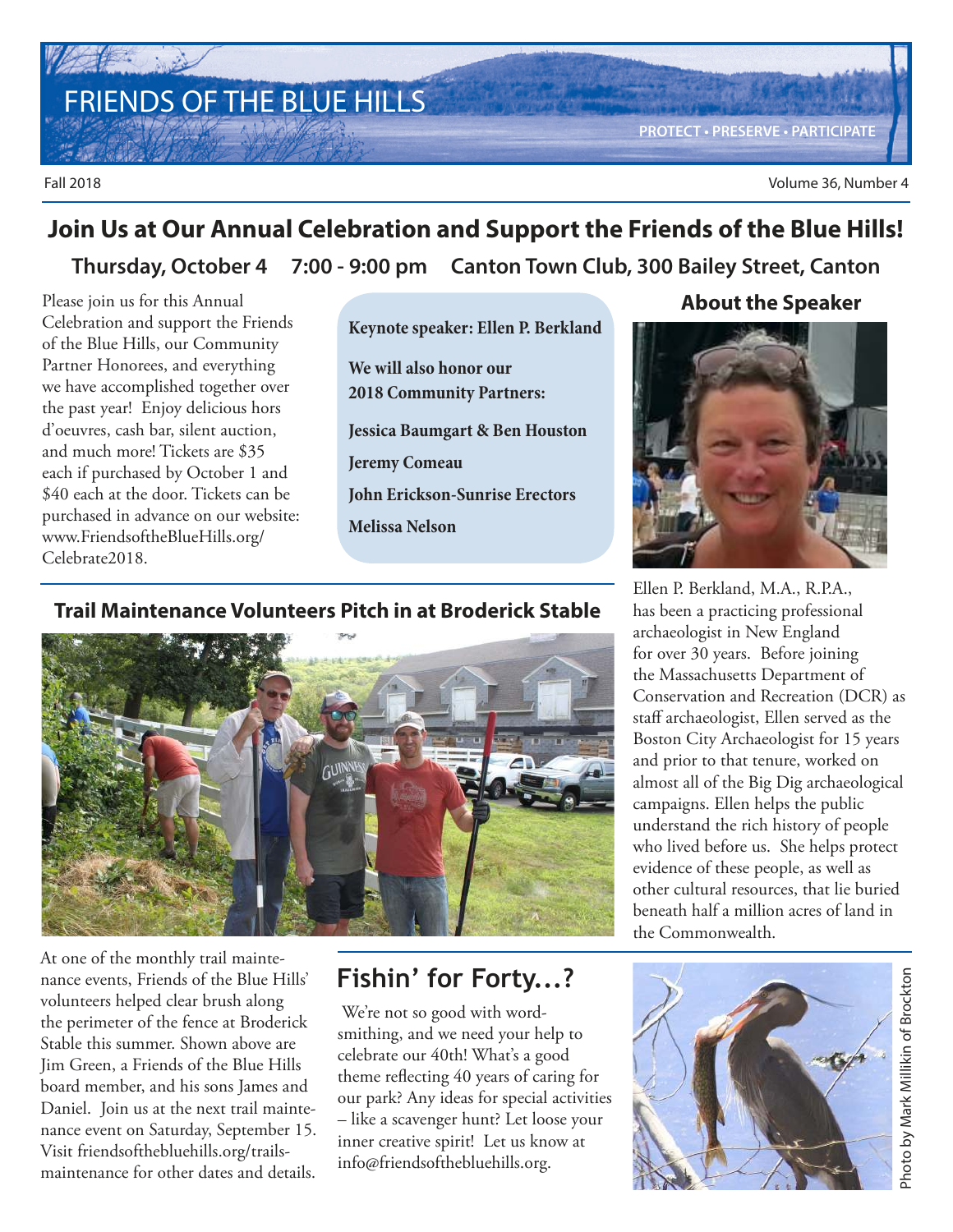## **Fish Fest a Hit with Aspiring Anglers**

Hundreds gathered at Houghton's Pond in July to learn a thing or two about fishing…and try out their new-found skills on a perfect summer day. The Friends of the Blue Hills were on hand at Fish Fest, an annual event sponsored by the Department of Conservation and Recreation and MassWildlife.



Scott Dayer, from Milton, took the opportunity to fish with his children, Caroline and Jack.



Ayla (left) and her sister Amarissa, from Randolph, took a break from fishing to make sun visors, which came in handy on a sunny day.

### **Buying Something on Amazon this holiday season?**

Your purchases on Amazon could help the Blue Hills!

Just go to smile.amazon.com… designate the Friends of the Blue Hills as the charity to receive donations… and shop as you normally would! You only need to designate the charity the first time – and the Blue Hills will benefit each time you shop at smile. amazon.com!

#### **The Friends of the Blue Hills newsletter is produced four times a year.**

**Editors: Anne Comber, Judy Jacobs, Barbara Kirby**

**Layout: Donald Souliere**

**Visit us on the web at www.FriendsoftheBlueHills.org or call 781-828-1805 for membership, maps and schedule information. P.O. Box 416, Milton, MA 02186**

### **YES! I want to protect the Blue Hills Reservation!**   $\Box$  Basic Membership – \$30  $\Box$  Ponkapoag Protector – \$50 ■ Hancock Hill Hero – \$100 <br>■ Skyline Steward – \$250 <br>■ Great Blue Guardian - \$1,000  $\Box$  Chickatawbut Champion - \$500 Other \_\_\_\_\_\_\_\_\_\_\_\_\_\_\_\_\_\_ Payment Frequency (Choose one) **Lump** sum donation  $\Box$  Monthly donation of \$ **Become a Sustainer:**  $\Box$  Yes, have this gift renew automatically **I've enclosed a check made payable to Friends of the Blue Hills**  □ Please charge my □ Mastercard □ Visa □ Discover \_\_\_\_\_\_\_\_\_\_\_\_\_\_\_\_\_\_\_\_\_\_\_\_\_\_\_\_\_\_\_\_\_\_\_\_\_\_\_\_\_\_\_\_\_\_ \_\_\_\_\_\_\_\_\_\_\_\_\_ Card Number Exp. date (MM/YY) Card security code Name Address \_\_\_\_\_\_\_\_\_\_\_\_\_\_\_\_\_\_\_\_\_\_\_\_\_\_\_\_\_\_\_\_\_\_\_\_\_\_\_\_\_\_\_\_\_\_\_\_\_  $\it City/State/Zip\_$ Phone \_\_\_\_\_\_\_\_\_\_\_\_\_\_\_\_\_\_\_ E-mail \_\_\_\_\_\_\_\_\_\_\_\_\_\_\_\_\_\_\_\_\_\_\_\_\_ Please mail to Friends of the Blue Hills P.O. Box 416, Milton, MA 02186 You may also donate through our secure server at FriendsoftheBlueHills.org. **Thank you for your generous support!**  $\frac{1}{6}$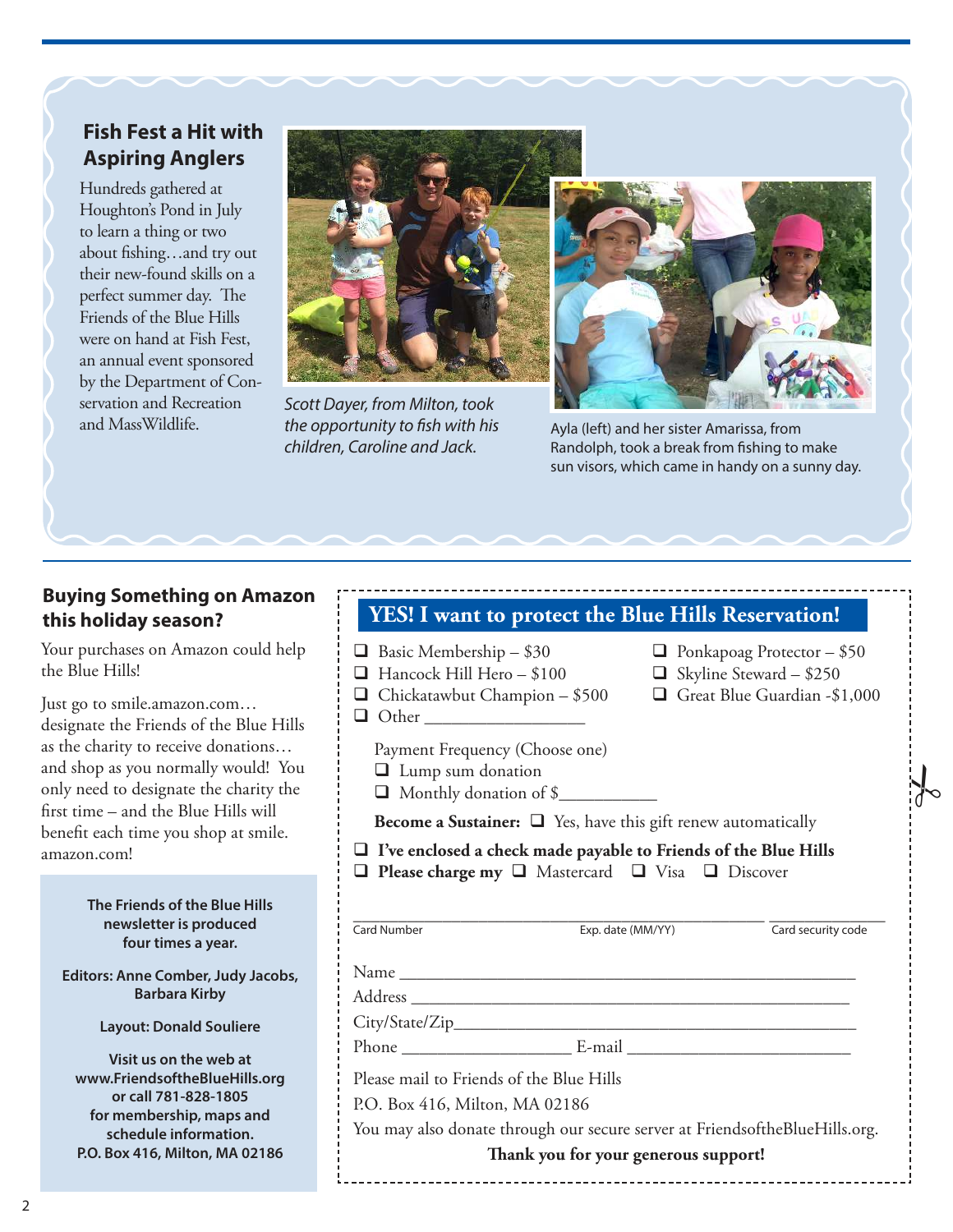## **Enter to Win a Gourmet Dinner with Spectacular Views**

When you enter our Dinner in the Blue Hills Raffle, you have a chance to enjoy the best of the sea and the hills: dinner for six from acclaimed restaurants Siros and Port 305 in Marina Bay-Quincy, served at the top of the Blue Hill Observatory!

You and five guests will enjoy an unforgettable meal with spectacular views of the ocean and the Boston skyline in the heart of the Blue Hills Reservation. The executive chef from Port 305 will prepare and serve a threecourse meal in an elegant setting on the rooftop of this historically significant landmark. After dinner, you will also receive a private tour of the oldest continuously working observatory in the country.

Tickets are \$15 each or 3/\$35 and can be purchased online on our secure website: FriendsoftheBlueHills.org/ Raffle2018. Some restrictions apply, so please visit our website for more details.



Last year's winners enjoyed a picture-perfect dinner at the top of the Blue Hills.

The winning ticket will be drawn at our Annual Celebration to be held on Thursday, October 4. You need not be present to win…but you have to enter to win, so buy your raffle ticket today!

"We all had an amazing evening and have already bought tickets for next year!" Daniel O'Connor, 2017 Dinner Raffle Winner

## **Millennials Hit the Hills and Grab a Glass**



A group of 20-somethings participated in the Boots N Brews hike this summer. The event pairs a two-hour hike in the Blue Hills with a beer tasting afterwards. A perfect combination!

(Shown left to right) Shawn Washington, Augusta Dalir, Eugenia Kelly, Tess Harvey, Victor Velazquez, Jeremy Shaw, and Sky Girl on a leash! For more information on events in the Blue Hills, visit FriendsoftheBlueHills. org/news-events.